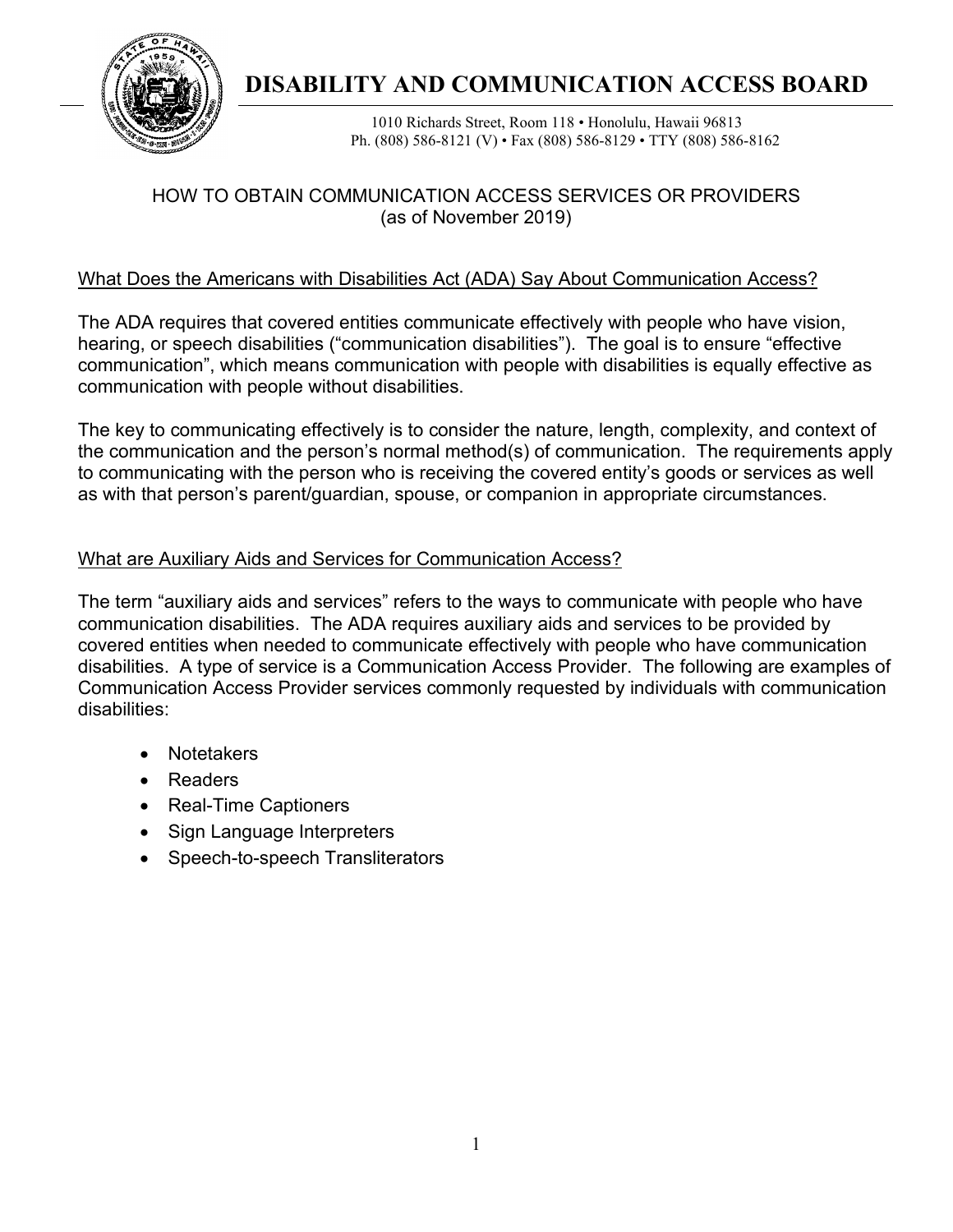The ADA requires the use of "qualified" providers of communication access services. A "qualified" service provider means someone who can provide services effectively, accurately, and impartially, using any necessary specialized vocabulary.

## Who Decides Which Service Is Needed?

When choosing a service, the ADA requires state and local governments to give primary consideration to the choice of service requested by the person who has a communication disability. Other covered entities are encouraged to consult with the person with the disability to discuss what service is appropriate. The goal is to provide an accommodation that will be effective, given the nature of what is being communicated and the person's method of communicating.

#### Finding a Communication Access Provider for an Assignment

*1)* You may contact and negotiate with a service provider directly. The Disability and Communication Access Board (DCAB) maintains a list of Communication Access Providers. View the list on our website at [http://health.hawaii.gov/dcab/communication-access/.](http://health.hawaii.gov/dcab/communication-access/)

#### **NOTE: As of November 2019, this list only includes sign language interpreters. Check back in the future for more Communication Access Providers.**

2) There are three (3) referral agencies for communication access services in Hawaii. Contact a referral service to get a quote and they will send the service provider to the job assignment.

> Hawaii Interpreting Services Phone: (808) 394-7706 Website: <http://interpretinghawaii.com/>

Isle Interpret (\*) Phone: (808) 445-9125 Website: [http://www.isleinterpret.com](http://www.isleinterpret.com/)

**Linguabee** Phone: (855) 585-5859 Website: [http://www.linguabee.com](http://www.linguabee.com/) 

• The State Department of Human Services, Division of Vocational Rehabilitation (VR), has a contract with the interpreter agency noted above with an asterisk (\*) through 6/30/19. All public procurement units in Hawaii with a signed cooperative purchasing agreement (CPA) in place with VR may obtain referral services from the contracted agency without being charged an administrative fee. However, even with a signed CPA in place, it is not required that public entities obtain services via the VR-contracted agency. Public entities are free to utilize any referral service they choose.